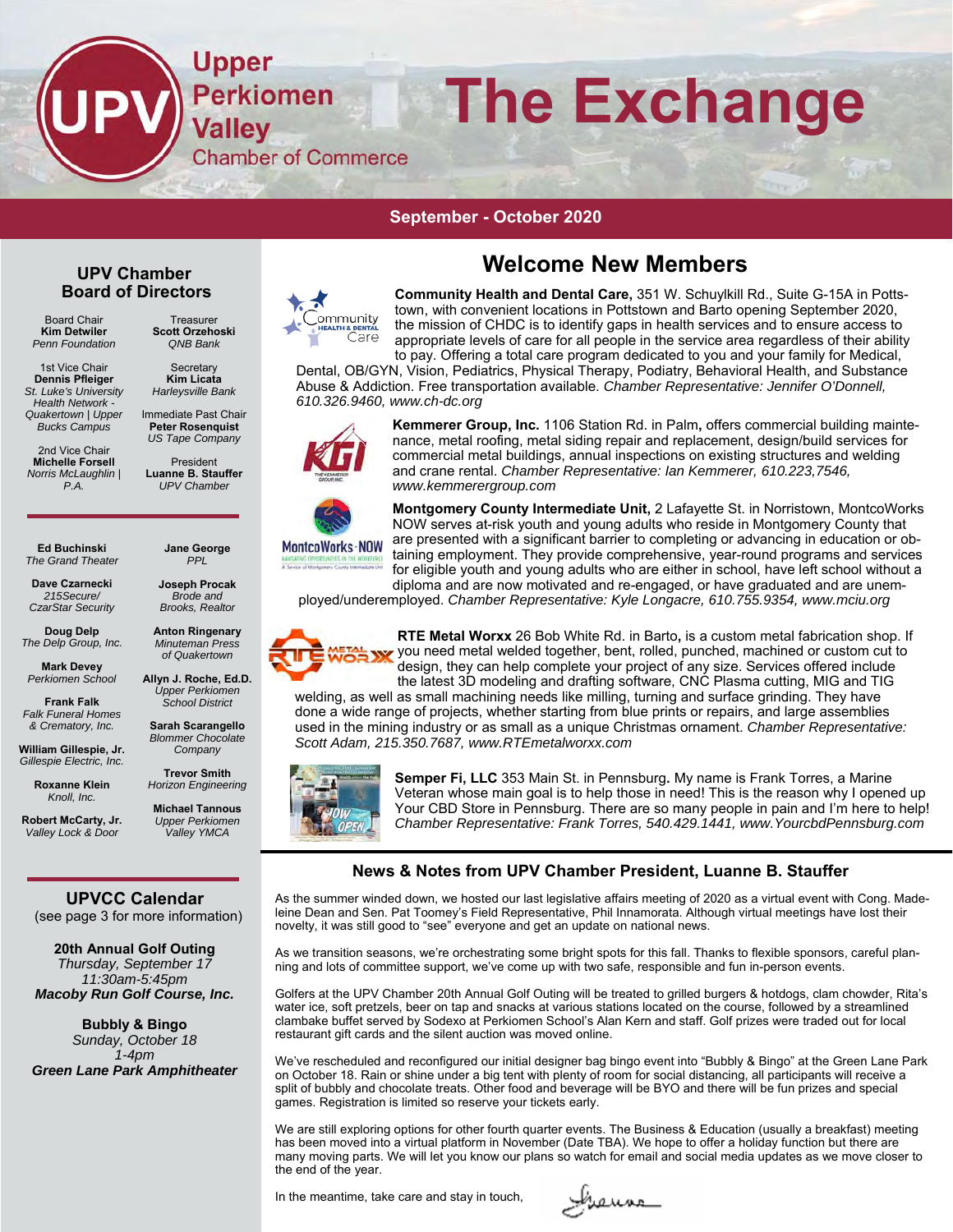# Renewals & Recap of Events

## **Member Renewals**

**The following members recently celebrated a membership anniversary and renewed their investment in the UPV Chamber:** 

ALPHA Contracting and Trades, LLC B&E Energy Group Barry Isett & Associates, Inc. Bella Vista Golf Course, Ltd. Bless Precision Tool, Inc. Brode & Brooks, Inc., Realtors Campania International, Inc. Colebrookedale Railroad Data Therapies, LLC Gillespie Electric, Inc. Green Lane Borough The H&K Group Hampton Inn - Quakertown

Hope Valley Community Church Independence Propane LifeSpan Day Care Meinzer Law Offices Senator Bob Mensch Perkiomenville Mennonite Church Professional Pharmacy of Pennsburg St. Marks Lutheran Church St. Paul's Lutheran Church - Red Hill | Upper Perkiomen Child Care Center Tosco's Brick Oven Pizza & Restaurant Upper Montgomery Joint Authority Wells Fargo

#### **The following members have generously donated to PerkUp**



Data Therapies, LLC Montgomery County Economic & Workforce Development UNIVEST-Banking, Insurance, Investments

## **Legislative Affairs Series Meeting**

The final session of the Legislative Affairs Series was held via Zoom on August 25. Cong. Madeleine Dean provided an update on national issues and took time to respond to questions submitted by attendees. Phil Innamorato, Senior Field Representative, Office of U.S. Senator Pat Toomey, then gave an update on proposed legislation. We extend our appreciation to our sponsors and participants.



*Series Sponsors Spotlight Sponsor* 







Serving areas of Bucks, Montgomery, Berks, Chester Lehigh & Northampton Counties

Home Health Aides . Live-In Caregivers Bathing/Dressing/Meals/Laundry/Errands Housekeeping/Transportation/Respite Care Philips Lifeline Medic Alert Systems Geriatric Care Managers . Long-term Care Planning

All Staff Screened Bonded & Insured - Services available 24 hours/7 days 215-541-9030 • www.family-caregivers.com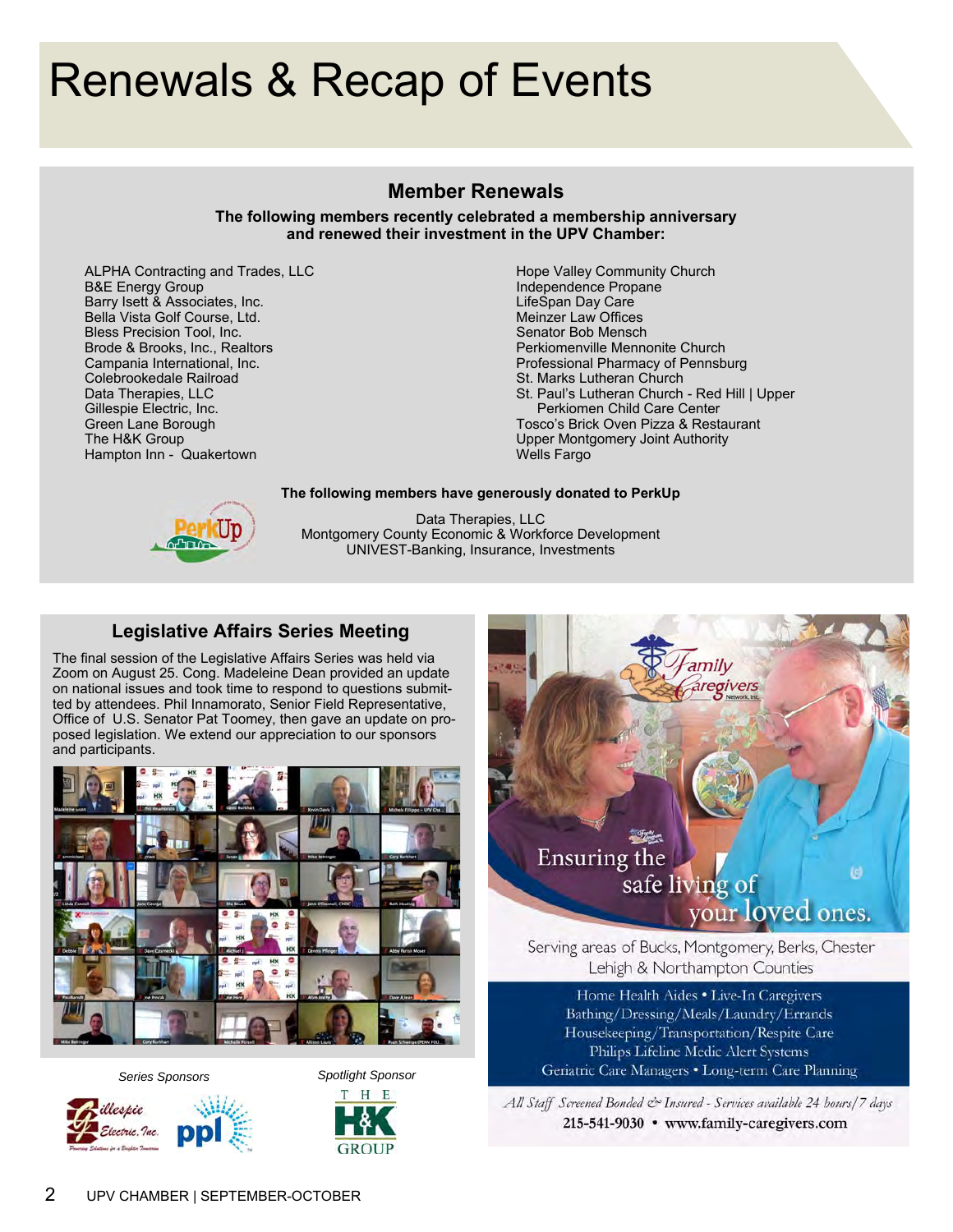# Calendar of Events

#### **9.17 Annual Golf Outing**

Thursday, September 17, 11:30am-5:45pm Macoby Run Golf Course 5275 McLean Station Rd., Green Lane *Platinum Sponsor: QNB Bank*

**StLuke** 

**Quakertown | Upper Bucks Platinum sponsor** 

#### **10.18 Bubbly & Bingo** *presented by UPVCC & PerkUp*

Sunday, October 18: Seating Opens 12pm | Games Begin 1pm Green Lane Park (near the amphitheater) 2298 Green Lane Rd., Green Lane *Platinum Sponsor: St. Luke's University Health Network Quakertown | Upper Bucks Campus*

## **UPVCC Staff**

| Luanne B Stauffer<br>President                                | lbstauffer@upvchamber.org |
|---------------------------------------------------------------|---------------------------|
| Michele Fillippo<br>PerkUp Project Coordinator                | mfillippo@upvchamber.org  |
| <b>Kasey Schultz</b><br><b>Event &amp; Marketing Director</b> | schultzk@upvchamber.org   |
| Leanne Engle<br><b>Accounts Manager</b>                       | lengle@upvchamber.org     |
| <b>Erin Sweed</b><br><b>Membership Development</b>            | esweed@upvchamber.org     |
| <b>Allison Louis</b><br><b>Membership Development</b>         | alouis@upvchamber.org     |

# **20th Annual Golf Outing**  Request for Online Silent Auction Items

Please consider promoting your business by donating an item, gift certificate, or basket for our online silent auction at the Golf Outing. To donate items, email Michele Fillippo at mfillippo@upvchamber.org.

# THE UPV CHAMBER & PERKUP PRESENT BUBBLY & BING

# **SUNDAY, OCTOBER 18**

# **GREEN LANE PARK SEATING OPENS 12PM | GAMES BEGIN 1PM**

Join us under the tent by the lake at the beautiful Green Lane Park for a fun afternoon of Designer Bag Bingo. BYO beverages and snacks to enjoy with a complimentary split of bubbly and chocolate treats at this premier event. Raffles, door prizes and special games! Proceeds fund the PerkUp 2021 Educational Scholarship and other education initiatives.

> Register today at bit.ly/UPVBB2020 and stay tuned for more information!



**UPPER PERKIOMEN VALLEY CHAMBER OF COMMERCE** 215.679.3336 | info@upvchamber.org | www.upvchamber.org